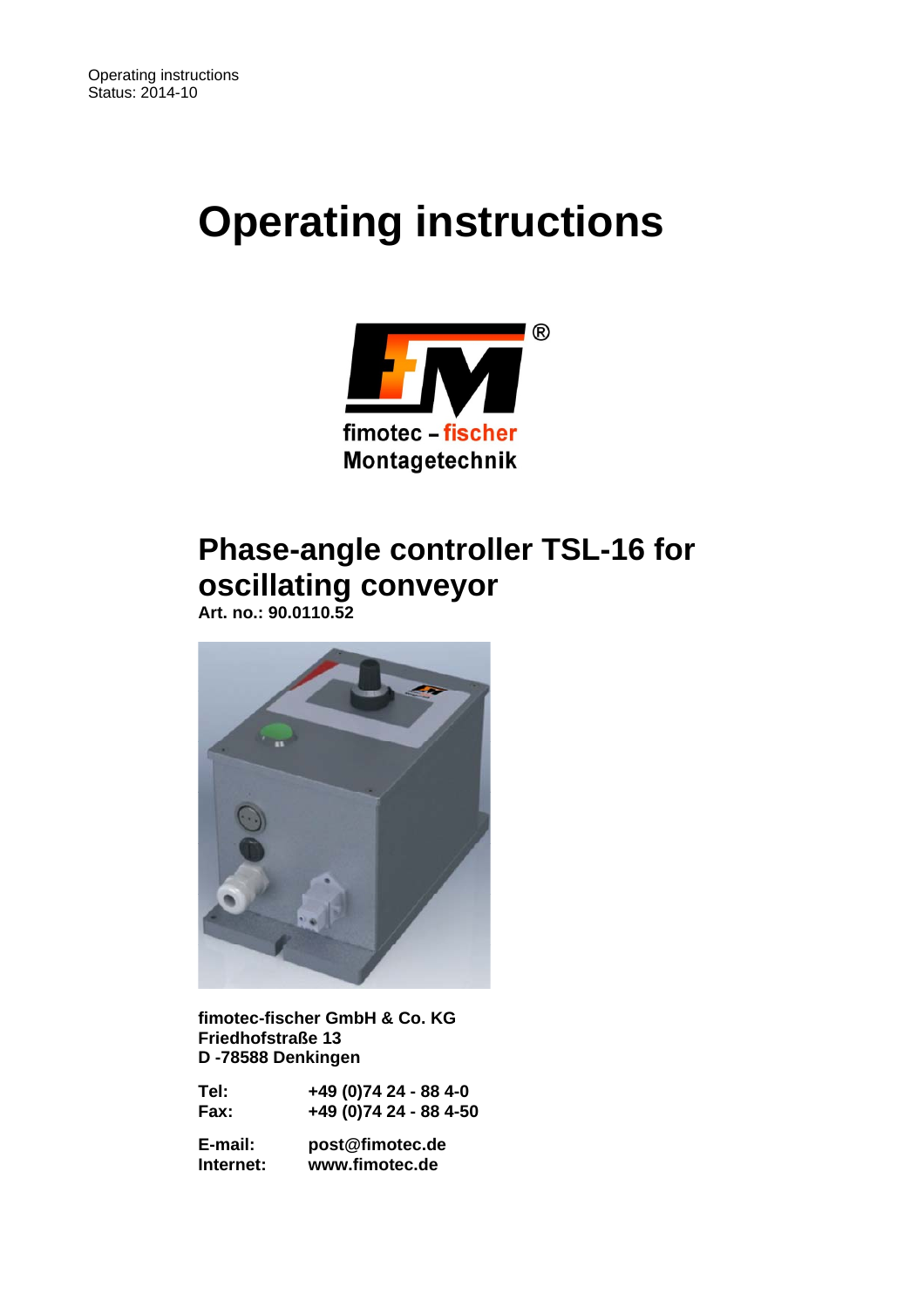

*The duplication, sharing or use of this documentation or its contents is only allowed with written permission. Violations result in liability for damages. All rights reserved, including such which arise from granted patents or registration of a utility patent or design. Copyright © fimotec-fischer GmbH & Co. KG2012*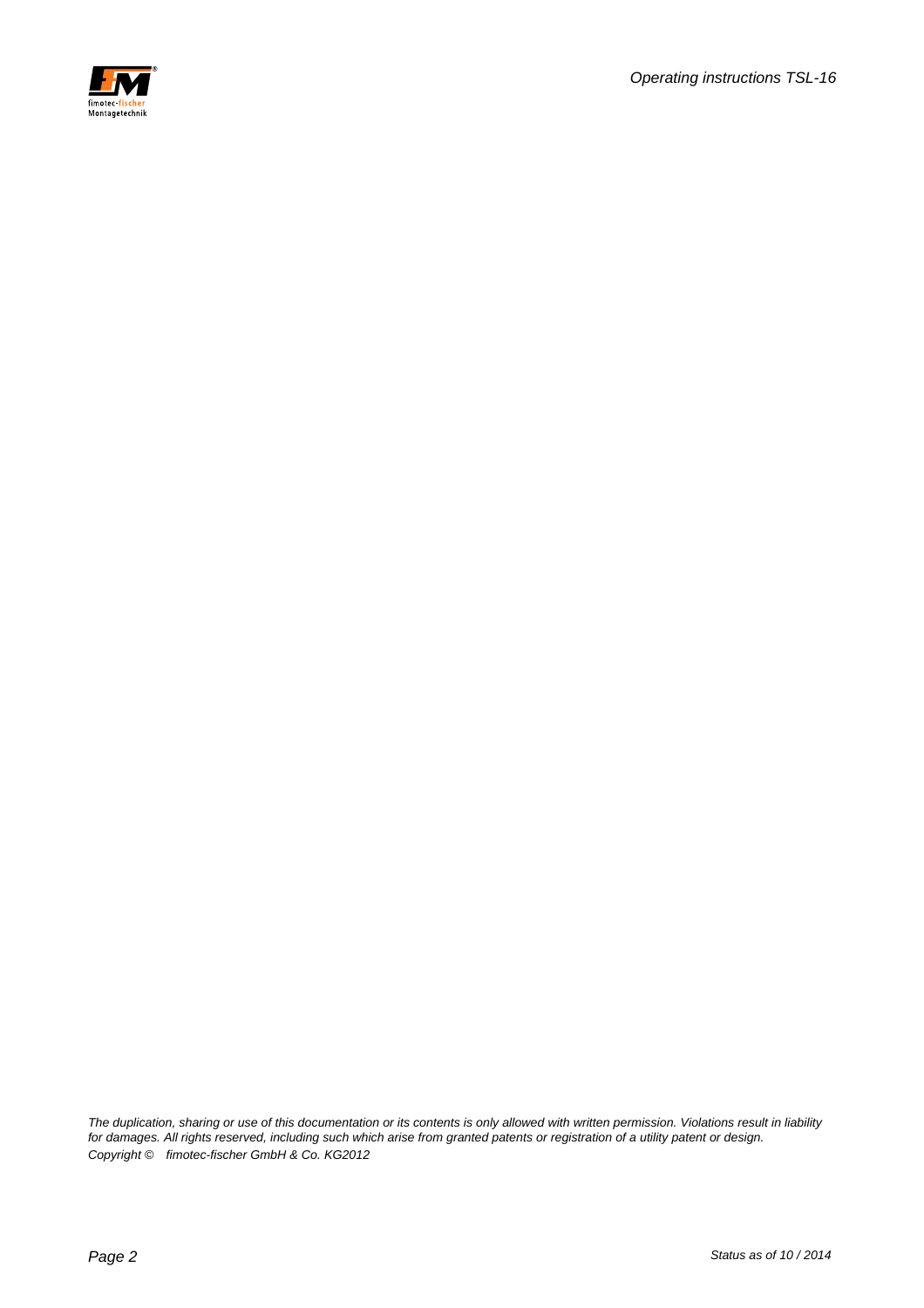

## **Information and explanations**

## **Target group**

#### These operating instructions will help you to use the described product safely and as intended. **They are directed toward qualified skilled personnel\*.**

*Qualified personnel are people who have been authorized by persons responsible for the safety of the system to execute the required*  activities and are able to recognize potential dangers and avoid them based on their training, experience and instruction, as well as their *knowledge of standards, regulations, accident prevention regulations and operating conditions (definition of skilled personnel according to IEC 364).* 



 Read these operating instructions before you install the device, use it or carry out work on it. Also pass on these operating instructions to other users.

#### **Definition of the warnings and symbols**

Warnings are indicated by danger symbols and signal words. The table shows what hazards and possible consequences the symbols, signal words and colours indicate.

| <b>Signal word</b>                                                                                                                   | <b>Definition</b>       | <b>Consequences</b>                                       |  |
|--------------------------------------------------------------------------------------------------------------------------------------|-------------------------|-----------------------------------------------------------|--|
| Directly threatening danger<br>$\triangle$ GEFAHR                                                                                    |                         | Death or extremely serious injuries                       |  |
| A WARNUNG                                                                                                                            | Dangerous situation     | Potential death or extremely serious<br>injuries          |  |
| <b>A VORSICHT</b>                                                                                                                    | Dangerous situation     | Minor to moderately serious injuries                      |  |
| <b>ACHTUNG</b>                                                                                                                       | Risk of property damage | Damage to the machine, its environment<br>and the product |  |
| Warnings can also have other warning signs:<br>Example: Warning of electrical current!<br>These symbols indicate the type of hazard. |                         |                                                           |  |

## **Term definitions**

| Term                 | <b>Definition</b>                                                                                                      |
|----------------------|------------------------------------------------------------------------------------------------------------------------|
| User                 | Persons who use the device installed by the manufacturer in its ready-to-<br>use version.                              |
| <b>EMC</b>           | Electromagnetic compatibility with electrical and electromagnetic<br>influences.                                       |
| Skilled personnel    | Qualified personnel with the appropriate education, training and<br>experience.                                        |
| Device               | Designation (in these operating instructions) for the oscillating conveyor<br>control unit TSL-16.                     |
| Machine manufacturer | Persons who install the device in the intended construction (machine) and<br>who manufacture the ready-to-use version. |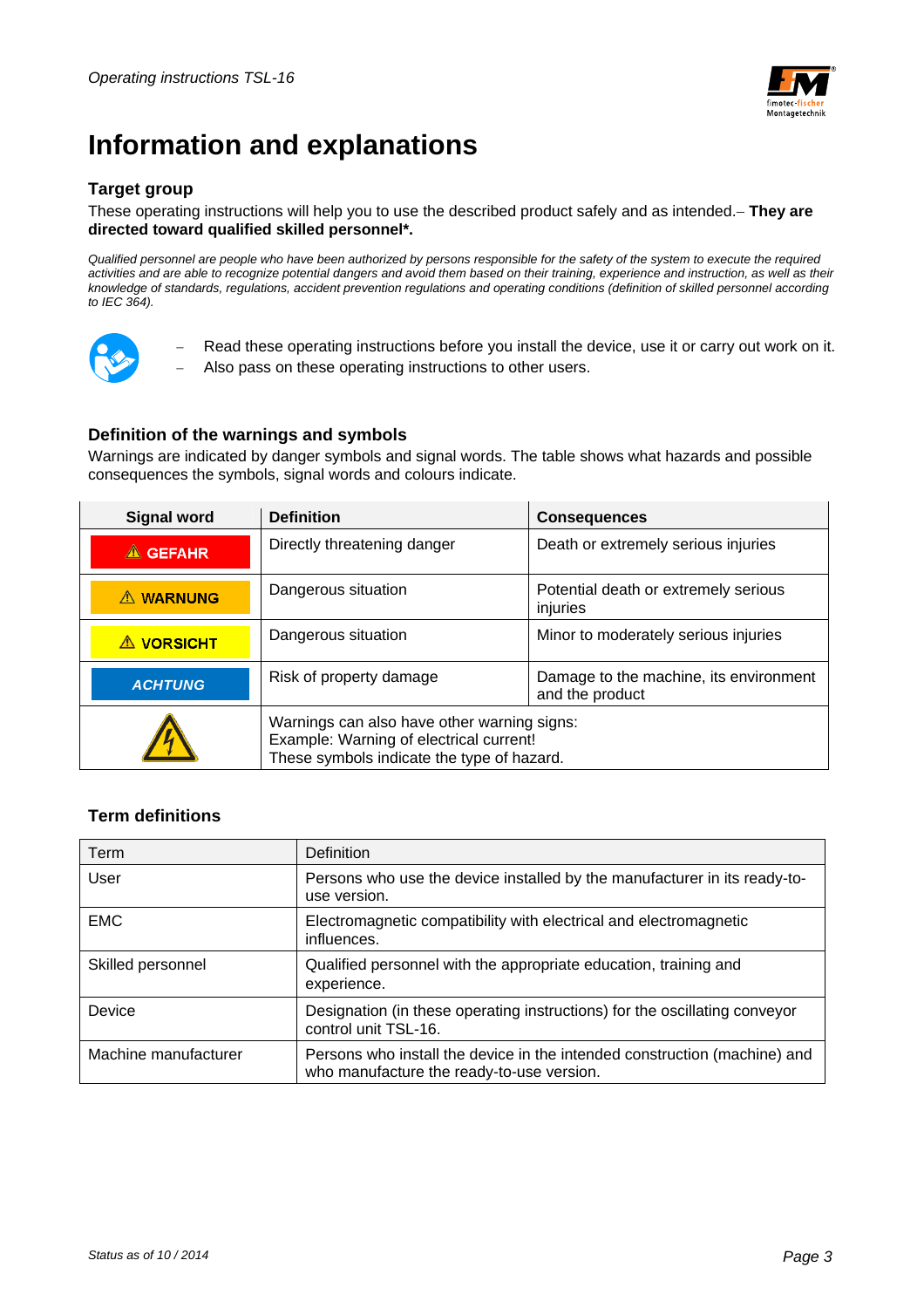

## **Table of contents**

| 1                              |  |
|--------------------------------|--|
| 1.1                            |  |
| 1.2                            |  |
| 1.3<br>1.3.1<br>1.3.2<br>1.3.3 |  |
| 1.4                            |  |
| 1.5<br>1.5.1                   |  |
| $\overline{2}$                 |  |
| 2.1                            |  |
| 2.2                            |  |
| 2.3                            |  |
| 2.4                            |  |
| $\overline{\mathbf{3}}$        |  |
| 3.1                            |  |
| 3.2                            |  |
| 3.3                            |  |
| $\overline{\mathbf{4}}$        |  |
| 4.1                            |  |
| 5                              |  |
| 6                              |  |
| 6.1                            |  |
| $\overline{7}$                 |  |
| 8                              |  |
| 8.1                            |  |
| 8.2                            |  |
| $\boldsymbol{9}$               |  |
| 9.1                            |  |
| 9.2                            |  |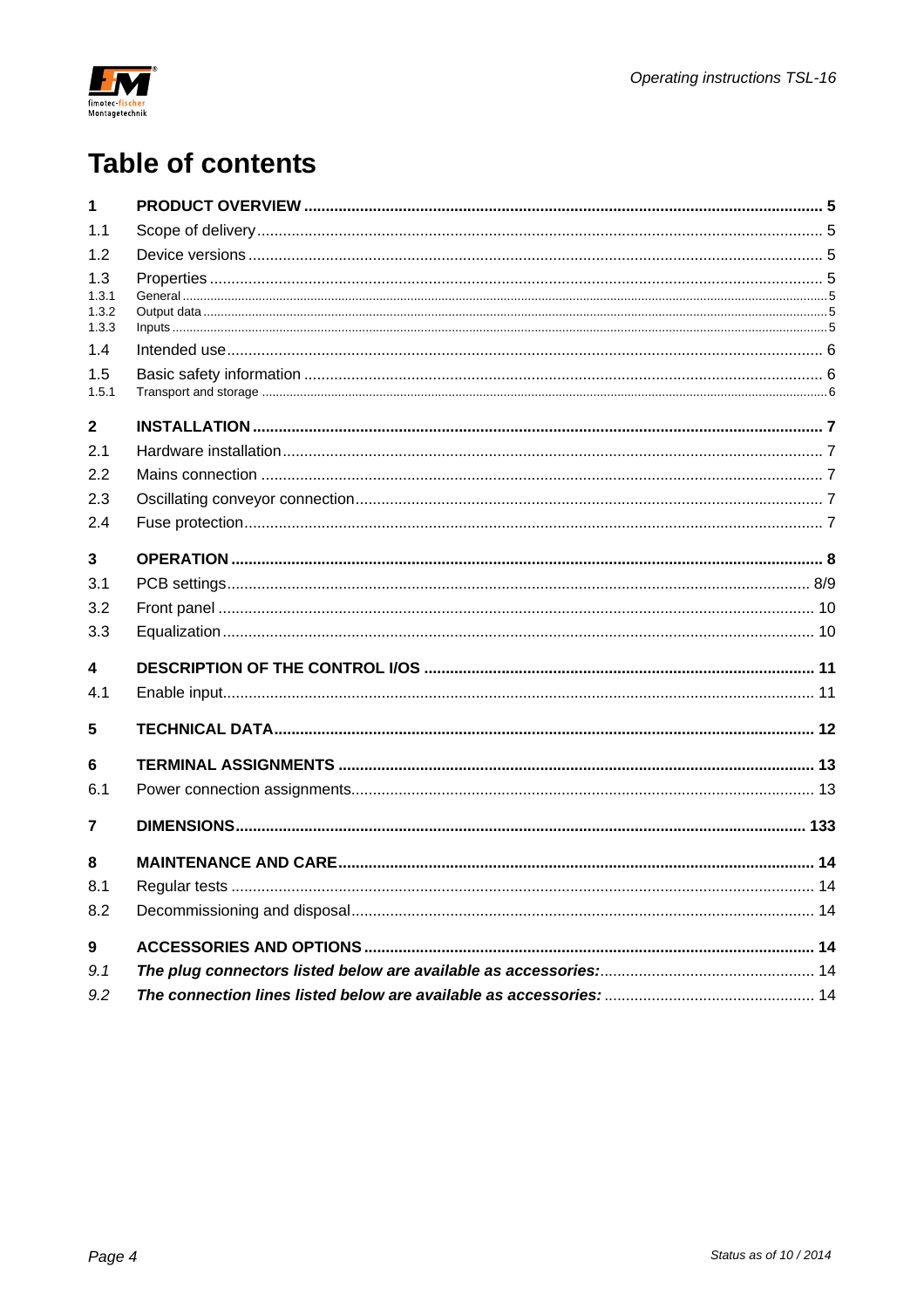

## **1 Product overview**

## *1.1 Scope of delivery*

- $-$  TSL-16
- Operating instructions

### *1.2 Device versions*

The TSL-16 device is a phase-angle controller for actuating oscillating conveyor machines at a frequency of 50/100 Hz, 3000~ / 6000~ vibrations per minute and variable amplitude.

### *1.3 Properties*

#### 1.3.1 **General**

- Consumer outputs
- Mains input voltage compensation
- Type of protection IP54

### 1.3.2 **Output data**

- Consumer output 50 Hz/100 Hz for 3000~ / 6000~ vibrations per minute
- Power adjustable from 0% to 100%.
- Min. / max. power limits.
- Adjustable soft start / soft stop

#### 1.3.3 **Inputs**

- Enable input for switching on/off without power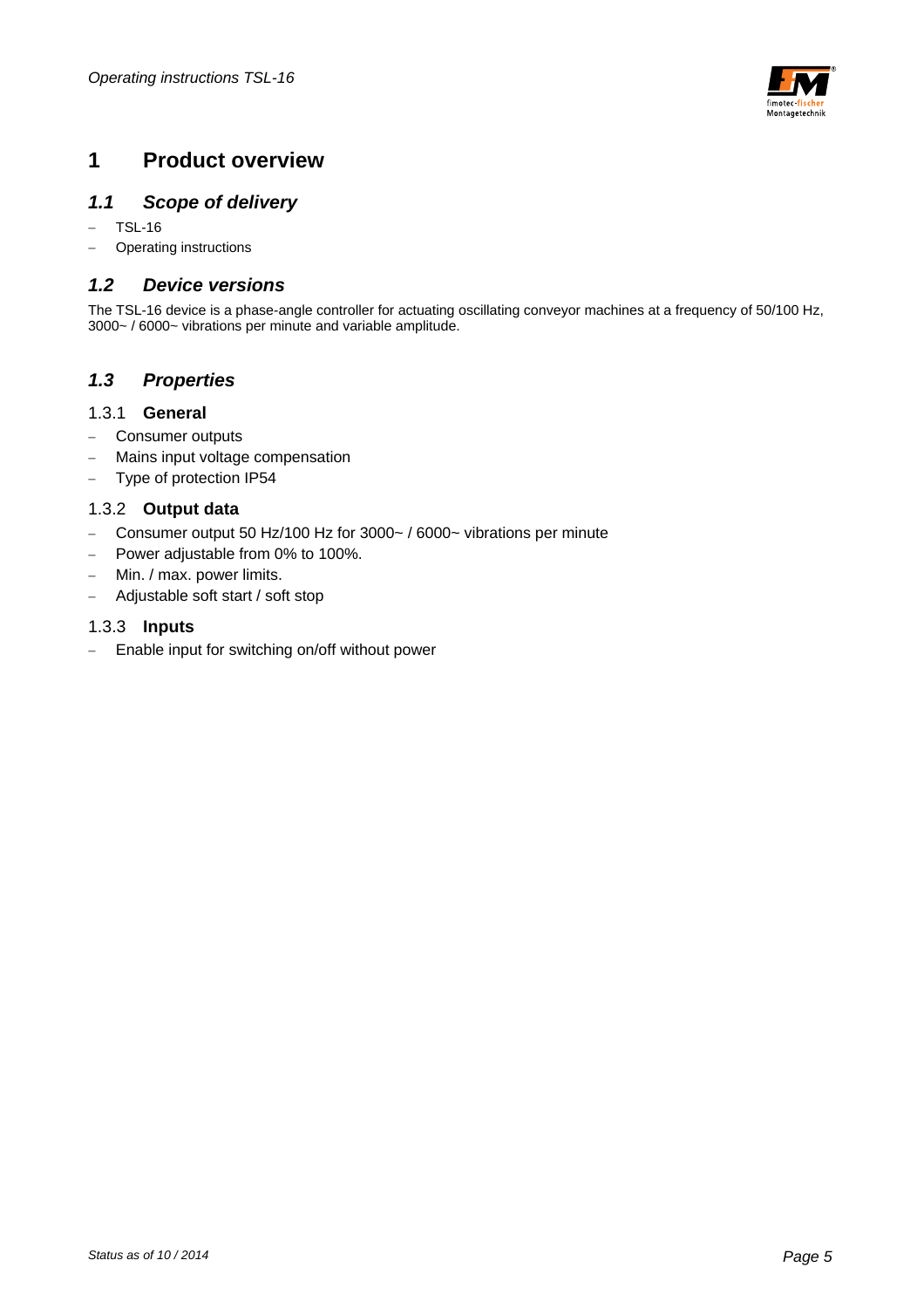



Safety information

## *1.4 Intended use*

The TSL-16 device is a piece of electrical equipment intended for use in supply mechanisms or automation systems. The device is designed for regulating and controlling oscillating conveyor systems.

The electrical components listed here are called "devices" in the industrial parlance, but are not devices which can be used or connected or machines in the sense of the "Device safety law", the "EMC law" or the "EC Machinery Directive", but components. Only when these components are integrated in the construction of the machine manufacturer is the ultimate mode of operation defined.

The machine manufacturer is responsible for making sure that the construction meets the existing legal regulations.

## *1.5 Basic safety information*

The following warnings both serve for the personal safety of the user as well as the safety of the described products and the devices connected to them.

Non-observance can lead to death, serious bodily injury or property damage.

| <b>ADANGER</b> | Life-threatening danger due to electric shock!<br>Even after the device is put out of operation by disconnecting the voltage,                                                                                                                                                                                                    |
|----------------|----------------------------------------------------------------------------------------------------------------------------------------------------------------------------------------------------------------------------------------------------------------------------------------------------------------------------------|
|                | there is still dangerous electrical voltage on the internal circuit parts.<br>Disconnect the device from the supply voltage before any intervention.<br>Before opening the device, wait for at least 30 seconds until the residual<br>voltage has dissipated.<br>Check to make sure there is no voltage before any intervention. |

- Only skilled electricians may work on electrical equipment.
- Before commissioning, make sure that the voltage supply agrees with the nominal values of the device.
- Check the electrical equipment of the machine regularly. Deficiencies, such as loose connections, damaged or scorched lines, must be fixed immediately.
- Observe the valid accident prevention and safety regulations for your application.
- In particular, observe both the general and the regional installation and safety regulations for working with dangerous voltages (e.g. EN 50178) as well as the regulations having to do with the proper use of tools and the use of personal safety equipment.
- The Emergency Stop mechanisms must remain in effect in all operating modes. Unlocking the Emergency Stop mechanisms must not result in uncontrolled reactivation.

### 1.5.1 **Transport and storage**

Problem-free and safe operation of this device require proper transport, storage, setup and installation, as well as careful operation and maintenance.

The device must be protected against mechanical impacts and vibrations during transport and storage. Protection against moisture, water and impermissible temperatures (see chapter 5Technical data) must also be guaranteed.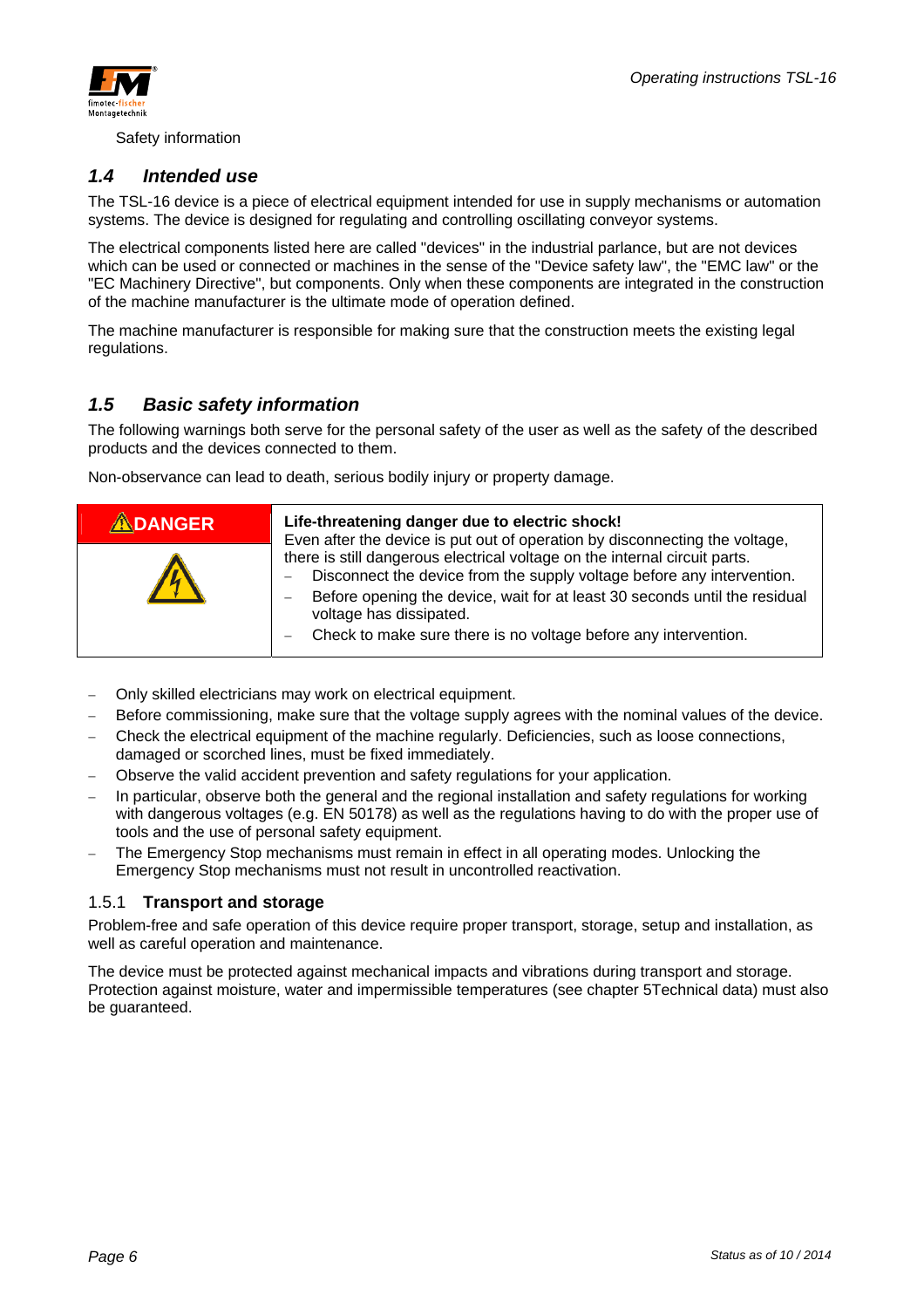

## **2 Installation**

| <b>ATTENTION</b> | If the device is not correctly connected, this can lead to the failure or<br>complete destruction of the device (and the connected load). |
|------------------|-------------------------------------------------------------------------------------------------------------------------------------------|
|                  |                                                                                                                                           |

## *2.1 Hardware installation*

The TSL-16 is designed for installation outside of a control cabinet (IP54 protection).

If the device is mounted on a mounting plate made of metal, it can be installed with its entire area in contact with the plate or with spacers. If the device is mounted to a thermally non-conductive surface, it is to be mounted at a distance of at least 10 mm from its surface.

### *2.2 Mains connection*

The mains must be connected according to the valid regulations.

It is connected via the attached Schuko "**power**" plug.

All touchable, electrically conductive housing parts must be grounded according to the valid regulations.

The connection must be made with at least a 1.0 mm² line cross-section.

### *2.3 Oscillating conveyor connection*

This is connected via the "X11" socket.

The pin assignments are as follows:

**Pin 1** Connection for load

**Pin 2** Connection for load

**PE** Connection for the ground protection conductor

The oscillating conveyors are connected to these connections.

### *2.4 Fuse protection*

The fuse protection on the primary side depends on the line cross-section. However, it must be designed to have a B10 line protection switch at minimum.

The devices are also protected with an internal fuse (F1 6.3 A, slow-blow).

#### **Caution!:**

Leakage currents against PE might occur due to EMC-related suppressor components. These are harmless, however, when an industry-standard RCD switch is used with a tripping current of 0.3 A.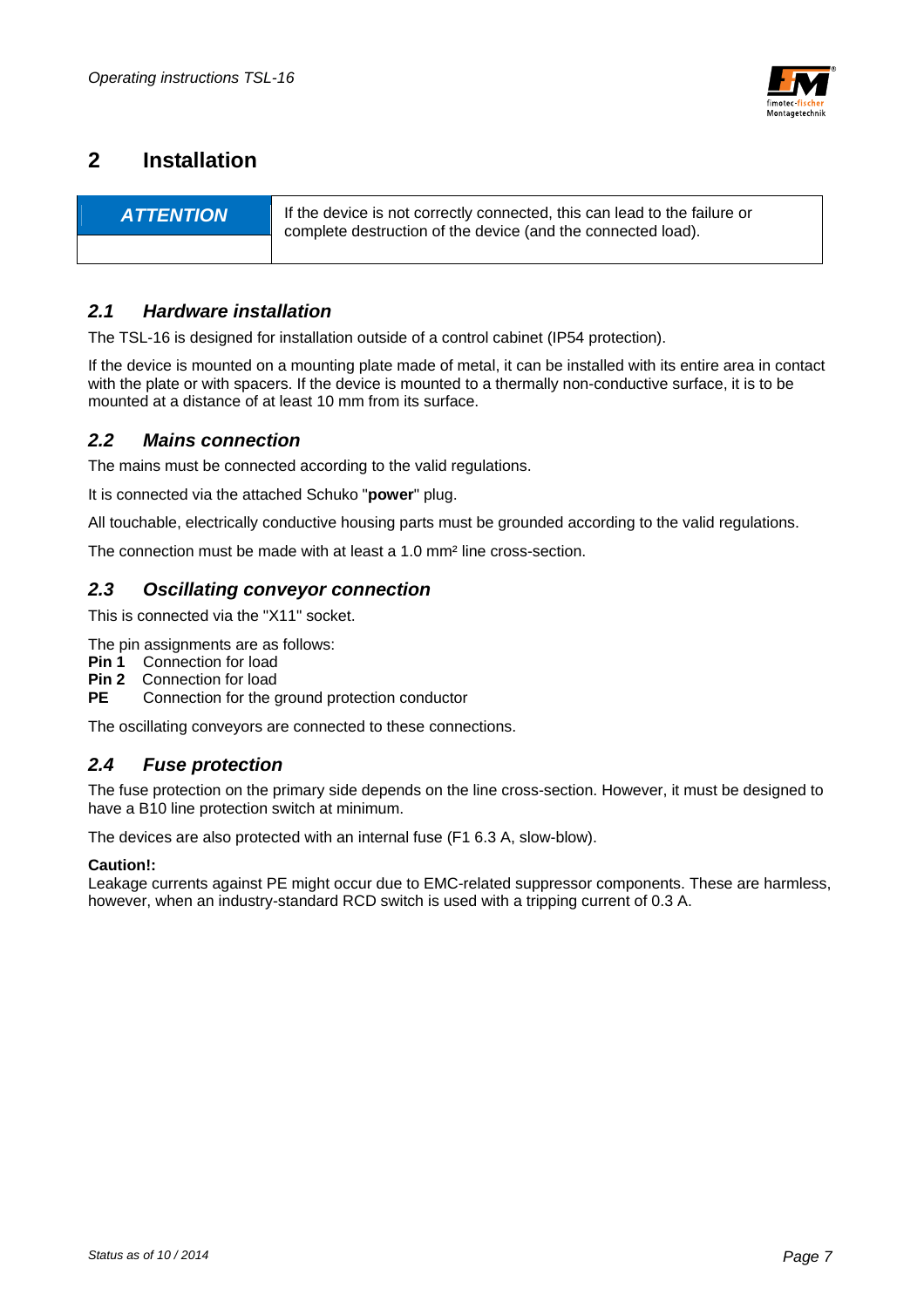



## **3 Operation**

## *3.1 PCB settings*

Device settings are made using the trimmer, slide switch and jumper.



| <b>PCB</b><br>designation | <b>Designation</b> |                                                        |
|---------------------------|--------------------|--------------------------------------------------------|
| ON / ext                  | Slide switch       | ON: Load output, active<br>ext: external enable active |
| 25 / 50 Hz                | Slide switch       | 25 Hz: 3000 vibrations per minute                      |
|                           |                    | 50 Hz: 6000 vibrations per minute                      |
| Inv                       | Jumper             | Open: Input enable                                     |
|                           |                    | Closed: Input control disable                          |
| Te Off                    | Jumper             | Open: Soft start active                                |
|                           |                    | Closed: Soft stop inactive                             |
| Min                       | Trimmer            | Setting the minimum power                              |
| Max                       | Trimmer            | Setting the maximum power                              |
| Ta/Te                     | Trimmer            | Setting the soft start/stop time.                      |

#### **ON/ ext**

If the slide switch is set to ON, the load output is activated independent of the external enable.

If the slide switch is set to ext, the external enable is active. See section **Fehler! Verweisquelle konnte nicht gefunden werden.**.

## **Half-wave / full-wave operation, 25 / 50 Hz**<br>Adjusting the vibrations, 25 Hz →

25 Hz  $\rightarrow$  3000 vibrations per minute 50 Hz  $\rightarrow$  6000 vibrations per minute

#### **Inv**

With the inverter jumper, the external signal can be set as an enable or control disable. If the jumper is not plugged in (open), the external signal is used as an enable. If the jumper is plugged in (closed), the external signal is used as a control disable. For wiring, see section **Fehler! Verweisquelle konnte nicht gefunden werden.**

#### **MIN / MAX**

With the Min/Max trimmer, the oscillating conveyor can be equalized.

The minimum capacity can be defined with the "Min" trimmer, when the load output is active.

The maximum capacity can be defined with the "Max" trimmer, when the load output is active.

Adjustment between the minimum and maximum conveyor values is done with the power potentiometer in the cover.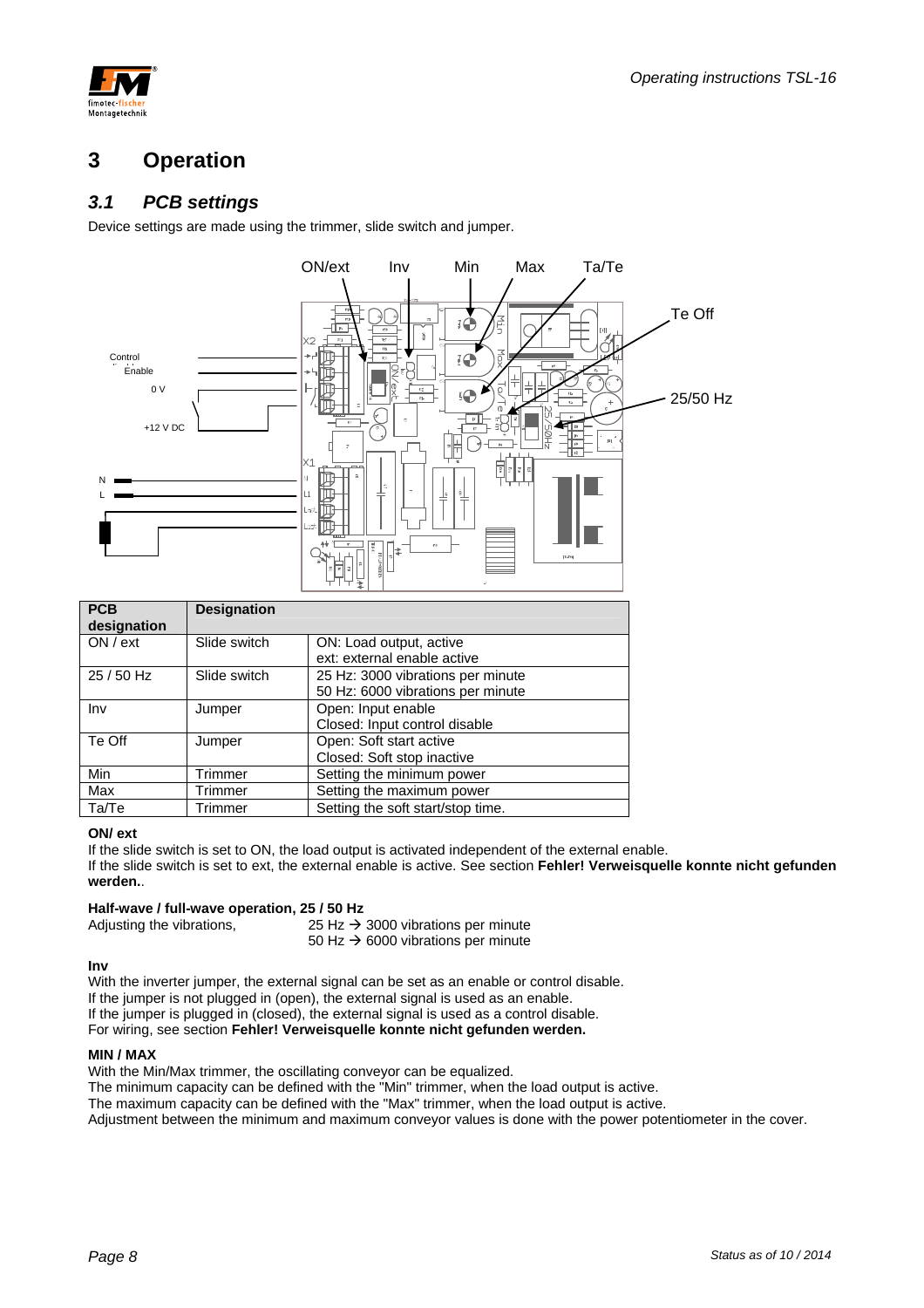*Operating instructions TSL-16* 

#### **Ta/Te**

With the Ta/Te trimmer, the soft start and soft stop can be defined for the conveyor.

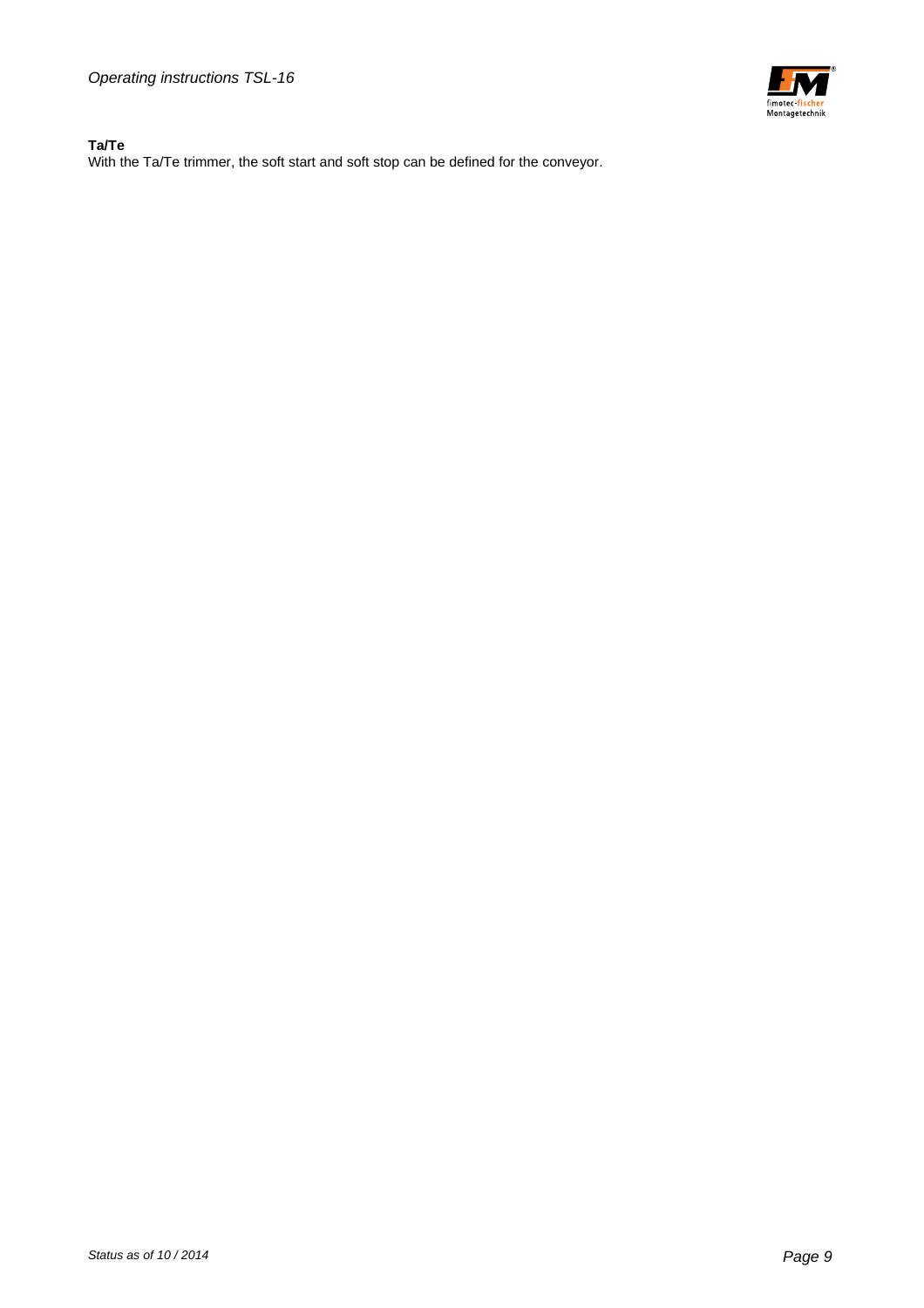

The startup time can be set between 0 and 2 s. The soft start and soft stop have the same time.

#### **Te Off**

The jumper Te Off is for deactivating the soft stop. If the jumper is not plugged in (open), the soft stop is active. If the jumper is plugged in (closed), the soft stop is inactive.

## *3.2 Front panel*

The device is switched on and the capacity is adjusted via the front panel.



#### **Mains switch**

Via the mains switch, the supply voltage is switched on/off. Once the device is switched on, the mains switch is illuminated in green.

#### **Power potentiometer**

The capacity is adjusted between P-min and P-max via the power potentiometer. The potentiometer is equipped with an interlock.

## *3.3 Equalization*

#### **Attention !!!**

Since the equalization work on the device is only possible with mains voltage connected, this may only be carried out by a skilled electrician or an instructed person while observing the valid safety regulations.

Working without mains voltage:

- Set jumper "Te Off"
- Set jumper "Inv"
- Set slide switch "25/50 Hz"

The following described equalization work is done with the mains voltage on and load connected:

- Set Ta/Te potentiometer.
- Turn the "Min" potentiometer counterclockwise as far as it can go.
- Turn the "Max" potentiometer clockwise as far as it can go.
- Turn the power potentiometer in the housing cover to 0%.
- Turn the "Min" potentiometer clockwise until the desired minimum output power (P-min) is reached.
- Turn the power potentiometer in the housing cover to 100%.
- Turn the "Max" potentiometer counterclockwise until the desired maximum output power (P-max) is reached.
- Make sure that P-min < P-max.

The two potentiometers do not influence each other during the equalization operation. The power can be set in the range between P-min and P-max with the power potentiometer in the housing cover.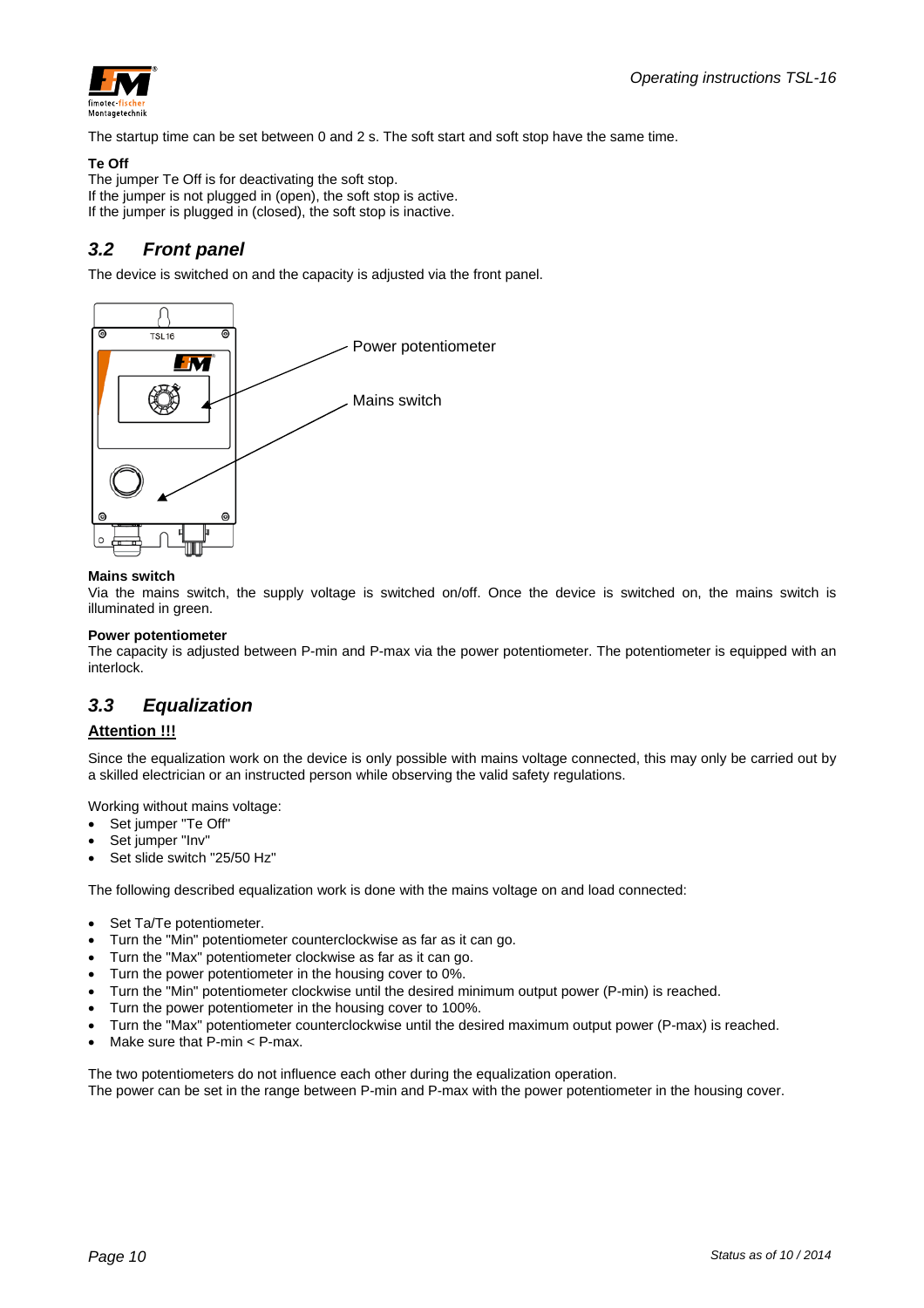

## **4 Description of the control I/Os**



| <b>Plug connection</b> | <b>Designation</b>                    |                                 |
|------------------------|---------------------------------------|---------------------------------|
| X21                    | External<br>enable/control<br>disable | 1: +24 V DC<br>2: Enable signal |

## *4.1 Enable input*

The enable input is for switching the oscillating conveyor connected to the TSL-16 on and off without power. The enable must be designed via a potential-free contact. (e.g.: external switch)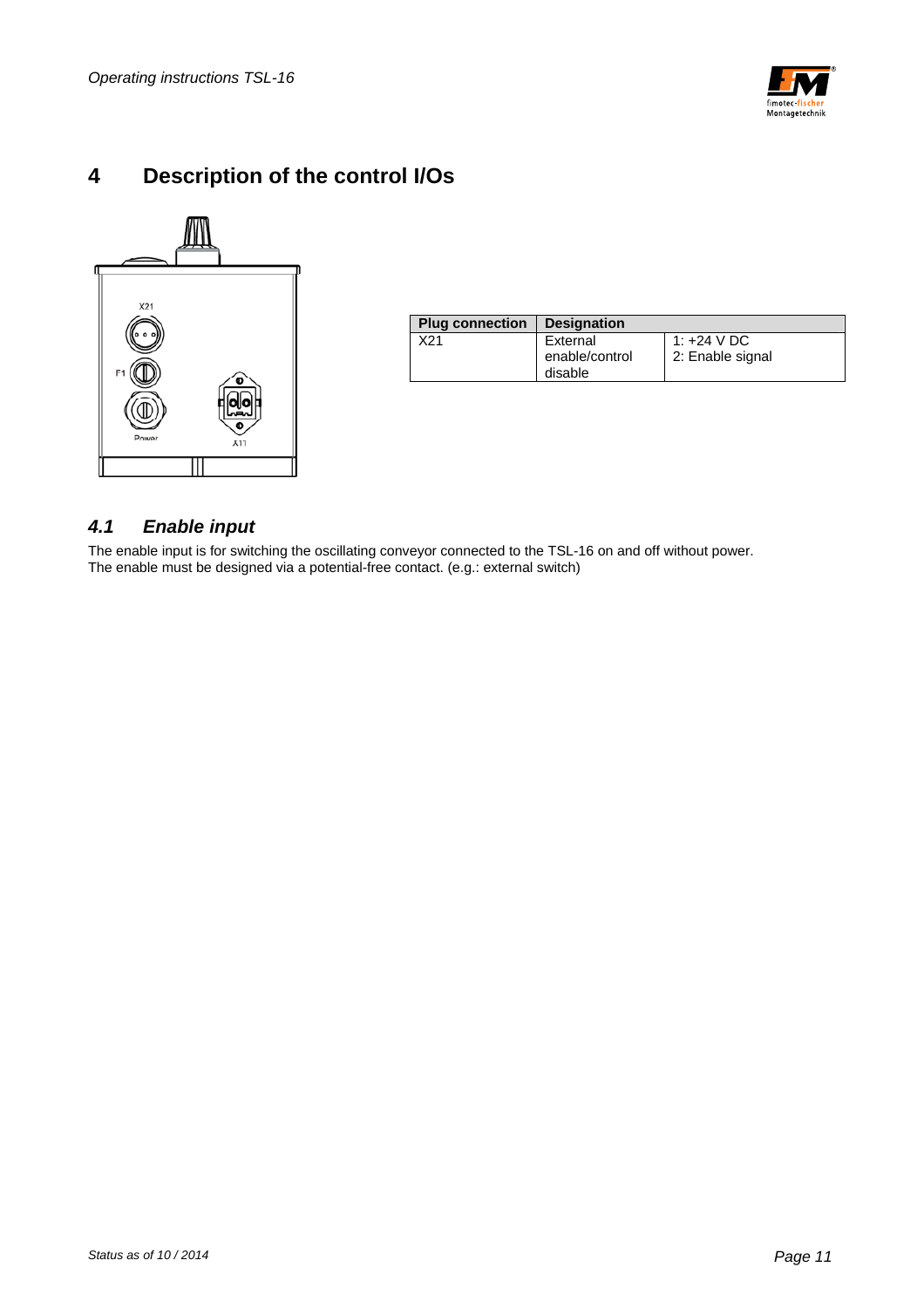

## **5 Technical data**

| Supply voltage:                 | 230 V/AC                                                                                              |
|---------------------------------|-------------------------------------------------------------------------------------------------------|
|                                 | (other voltages possible after consultation)                                                          |
| Supply voltage tolerance:       | $± 10 \%$                                                                                             |
| Mains frequency:                | 50 Hz<br>(other frequencies possible after consultation)                                              |
| Output current                  | 6 A                                                                                                   |
| Output voltage:                 | 0210V                                                                                                 |
| Enable / disable                | Contact 24 V DC, switched by potential free contact                                                   |
| Type of protection:             | <b>IP54</b>                                                                                           |
| Permissible ambient temperature | 5°C to 45°C                                                                                           |
| Permissible relative humidity   | max. 95 %, non-condensing.                                                                            |
| Dimensions:                     | approx. (h)185 mm x (w)109 mm x (d)115 mm                                                             |
| <b>EMC</b>                      | Interference emissions and noise immunity in acc. with EN 61000-6-x                                   |
|                                 | Noise immunity in acc. with EN 61000-4-x<br>Electrostatic discharge strength (ESD) IEC / EN 61000-4-2 |
|                                 | HF irradiation IEC / EN 61000-4-3                                                                     |
|                                 | ("Burst") IEC / EN 61000-4-4<br>("Surge") IEC / EN 61000-4-5                                          |
|                                 | HF current infeed IEC / EN 61000-4-6                                                                  |
|                                 | Voltage drop, voltage interruption IEC / EN 61000-4-11                                                |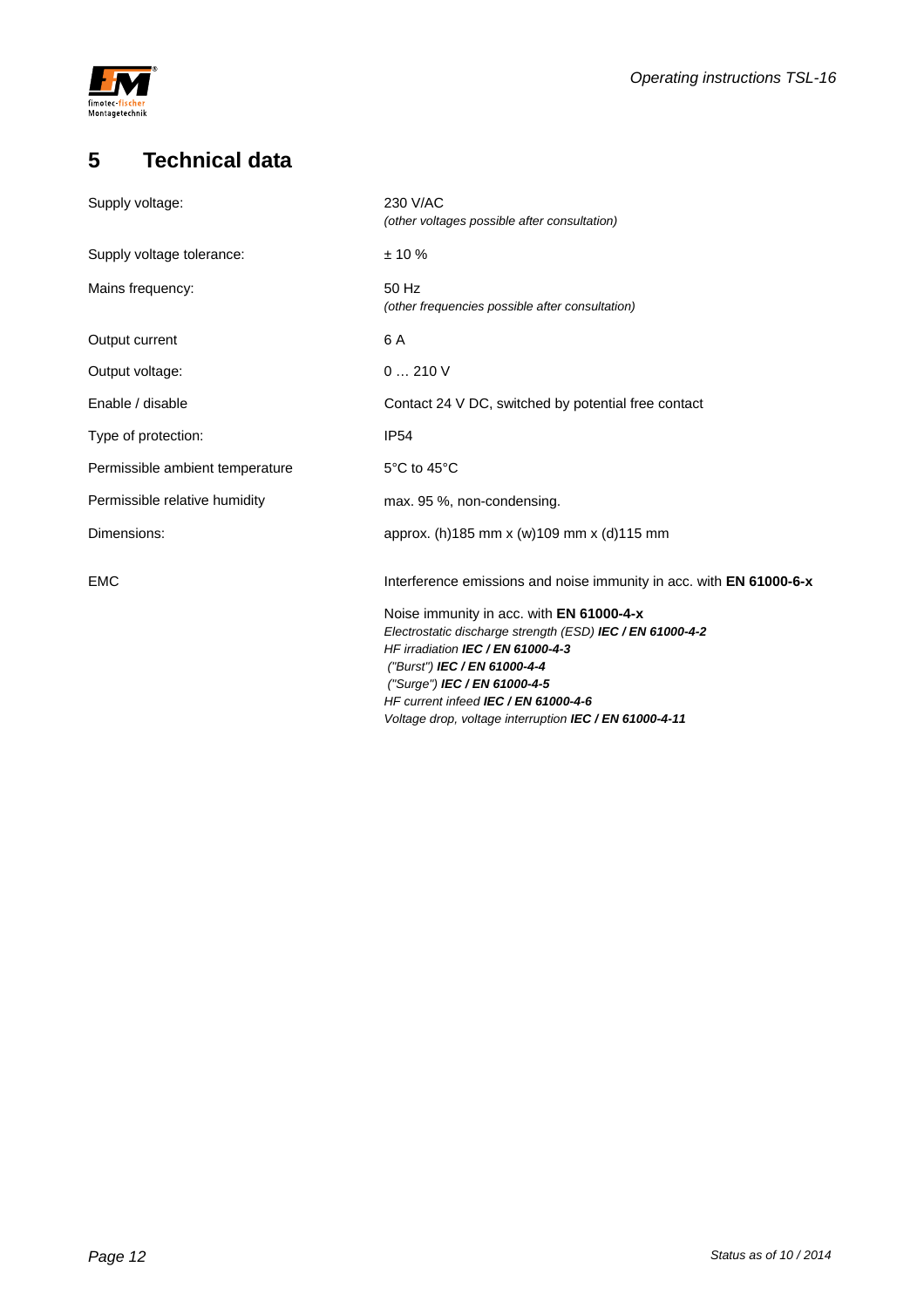

## **6 Terminal assignments**

**ATTENTION** If the device is not correctly connected, this can lead to the failure or complete destruction of the device (and the connected load).

## *6.1 Power connection assignments*



| <b>Plug connection</b> | <b>Designation</b>       |                                |
|------------------------|--------------------------|--------------------------------|
| Power                  | Supply voltage           | Schuko plug<br>230 V AC 50 Hz  |
| X <sub>11</sub>        | Load output<br>Channel 1 | 1: Load<br>2: Load<br>$PE:$ PF |
|                        | Fuse                     | 6.3 A, slow-blow               |

## **7 Dimensions**